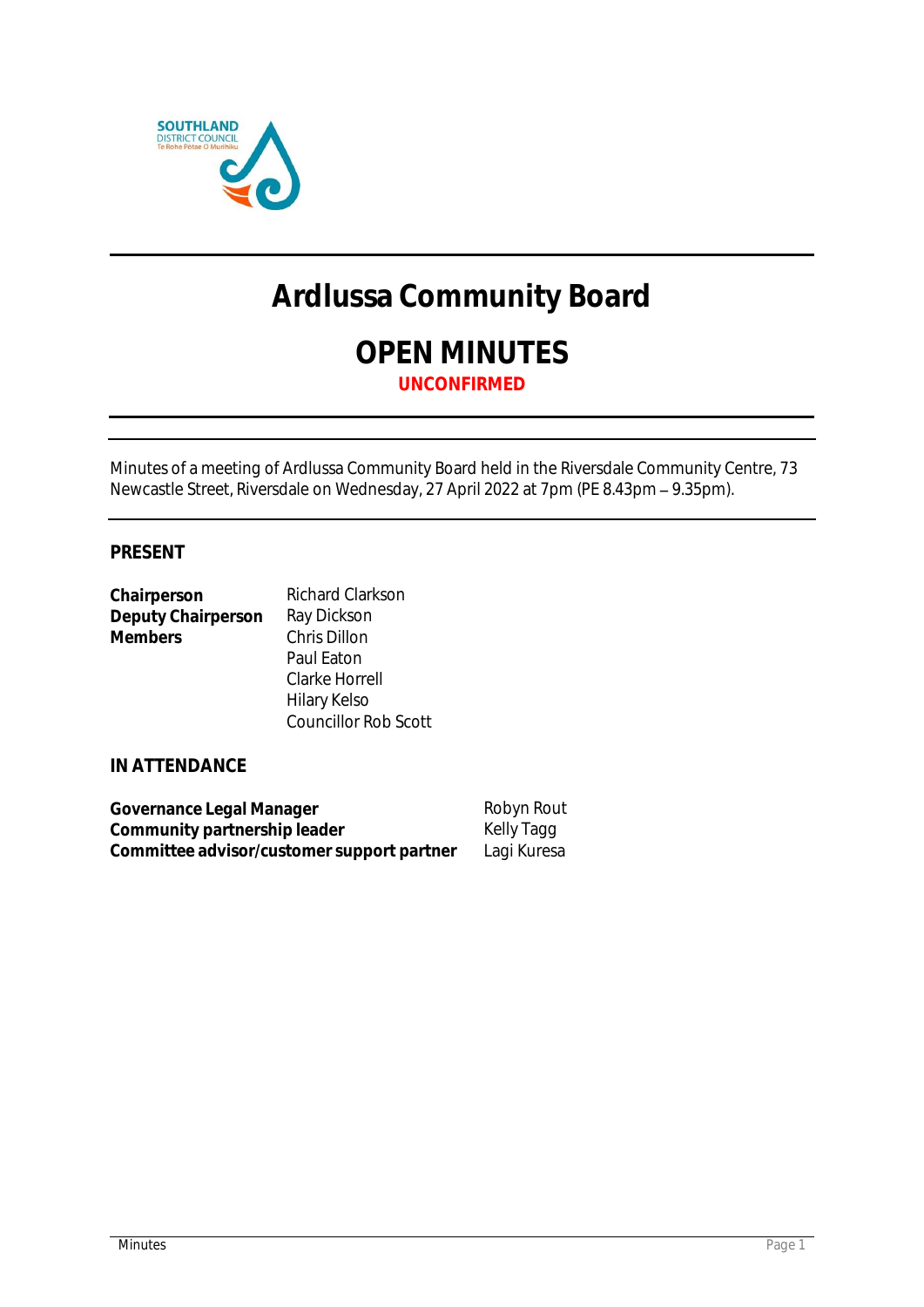

**1 Apologies** 

There were no apologies.

**2 Leave of absence** 

There were no requests for leave of absence.

**3 Conflict of interest**

There were no conflicts of interest declared.

**4 Public forum**

There was no public forum.

**5 Extraordinary/urgent items**

There were no extraordinary/urgent items.

**6 Confirmation of minutes**

**Resolution**

Moved Chairperson Clarkson, seconded Hilary Kelso **and resolved:**

- **a) That the minutes of Ardlussa Community Board meeting held on 16 February 2022 be confirmed as a true and correct record of that meeting.**
- **b) That the minutes of Ardlussa Community Board meeting held on 17 November 2021 lie on the table for proposed amendments and to be presented at the next meeting of the board.**

#### **Reports**

**7.1 Minute taking style for meetings**

**Record No: R/22/3/11857**

Governance Legal Manager - Robyn Rout was in attendance for this item.

Mrs Rout advised the purpose of this report is to respond to resolutions made by the Ardlussa Community Board on 16 February 2022, about the style of meeting minutes.

Discussion was undertaken by members on the following points: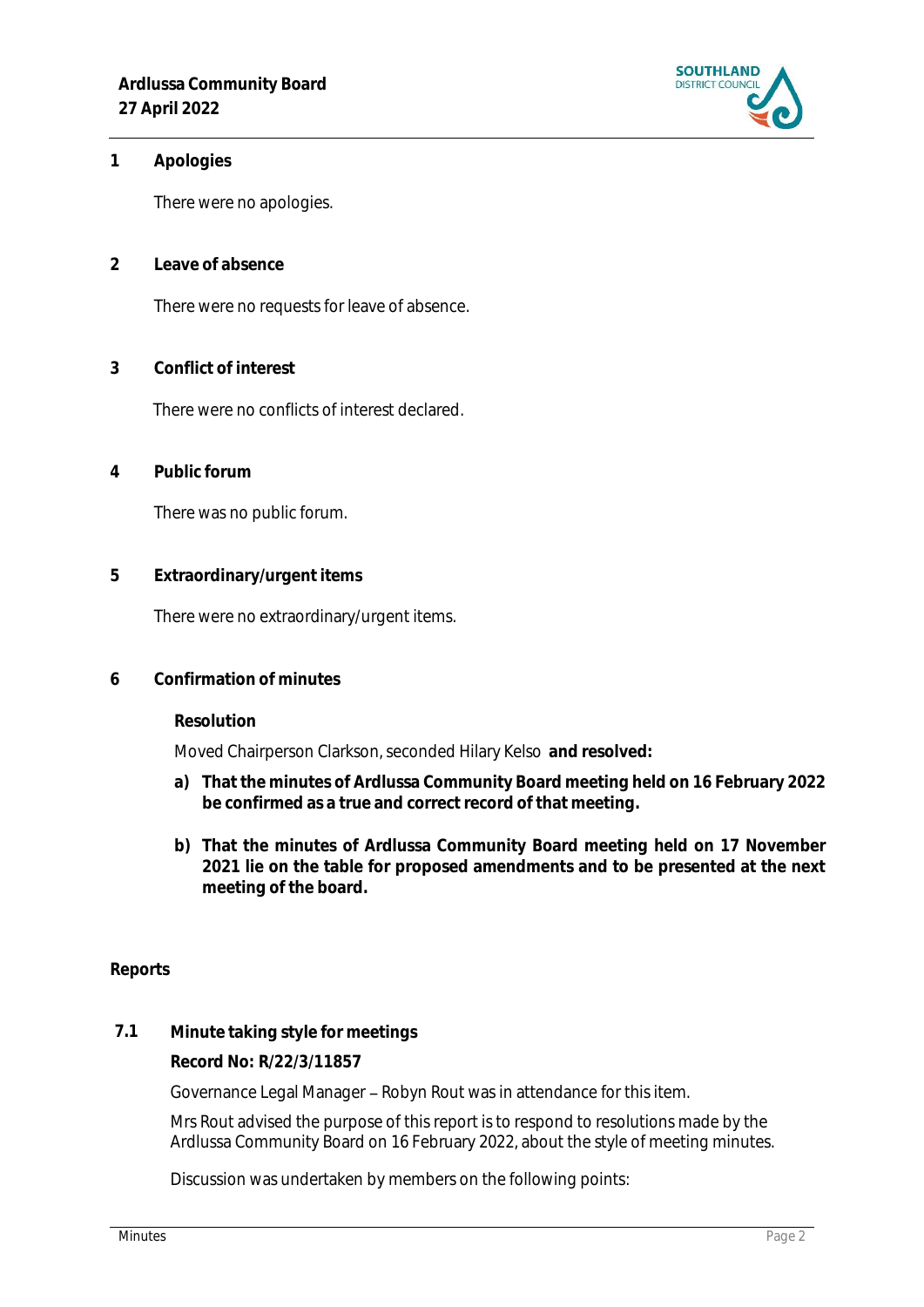

- the board would like to have important points of discussions recorded for all agenda items recorded, not just key discussions
- the boards understanding of what minutes should look like compared to the minutes that would be generated in accordance with standing orders
- the process of adopting standing orders by Council and Community Boards.

# **Resolution**

Moved Chairperson Clarkson, seconded Clarke Horrell **recommendation a, b and c with change (as indicated with strikethrough) and d, and resolved:**

**That the Ardlussa Community Board:**

- a) **receives the report titled "Minute taking style for meetings" dated 14 April 2022.**
- **b) notes that the Ardlussa Community Board meeting minutes, from June 2022 to the local government elections in October 2022, will also record the key points of any major discussion.**
- **c) notes that if recording the key points of any major discussion in meeting minutes (from June 2022 to the local government elections in October 2022) works well, staff will continue this approach in the new triennium.**
- **d) notes the additional feedback on the style of minutes to be taken.**

## **7.2 Ardlussa swimming pool rate consultation**

## **Record No: R/22/2/3352**

Community partnership leader - Kelly Tagg was in attendance for this item.

1 Mrs Tagg advised the purpose of this report is to advise the board of the results of the recent community consultation that took place in relation to the possible implementation of a new swimming pool rate for the Ardlussa Community Board area.

The board was also asked whether or not it wished to establish a new separate targeted Ardlussa pool rate for the year commencing 1 July 2022.

In discussing this matter the board noted that each pool committee had different funding mechanisms – i.e. the Balfour Pool received more Ministry of Education funding towards capital upgrades than the Riversdale Pool; that the Riversdale Pool Committee had been very proactive with their fundraising efforts by carrying out community fundraising events, selling keys for private use and carrying out a significant heating upgrade.

The board determined that at this time they did not wish to progress with the establishment of a new separate targeted Ardlussa pool rate and noted a suggestion from the community that, before a decision is made, that the Riversdale pool committee wait a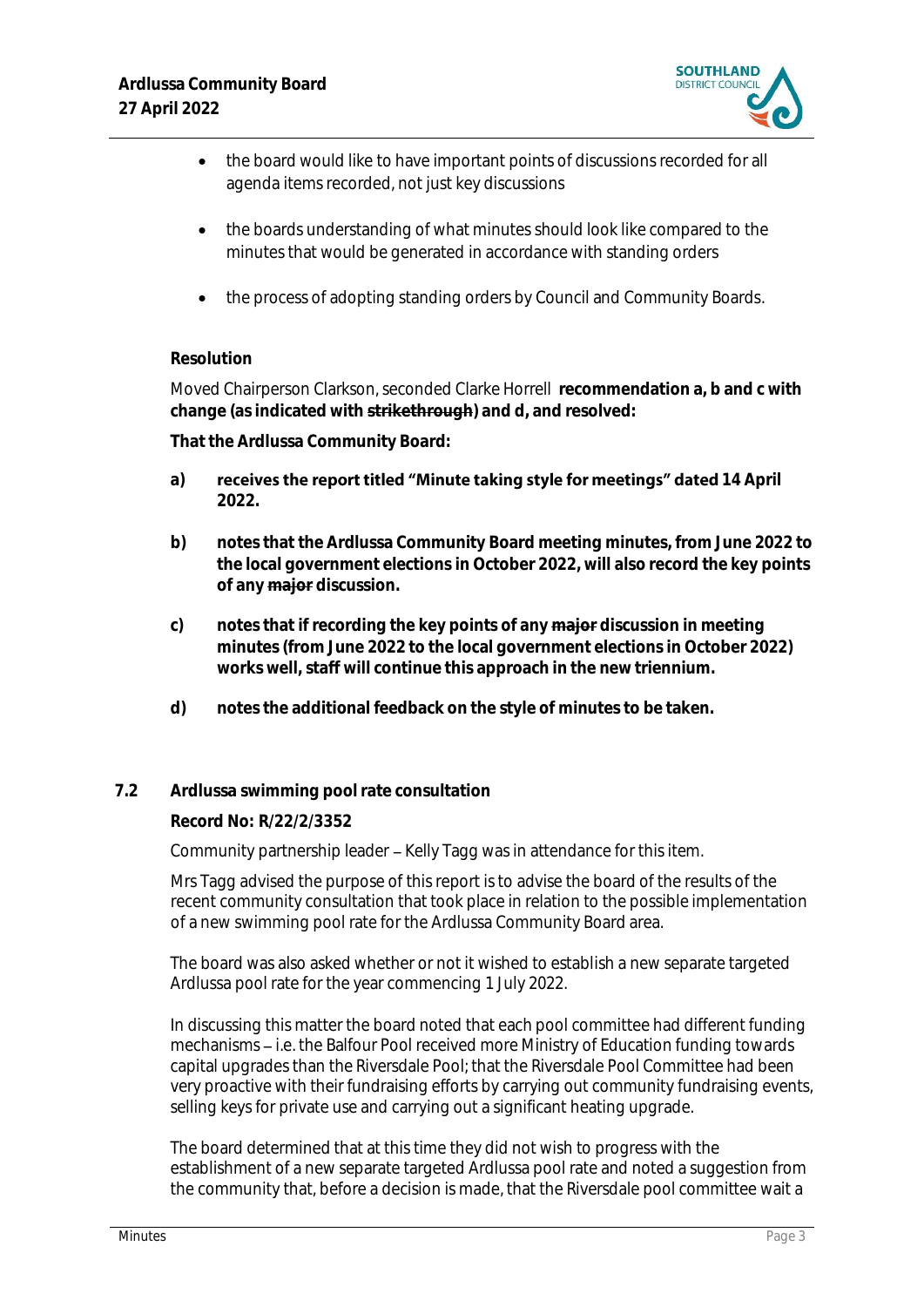

full year after their heating upgrade to see if the increased usage generates increased revenue.

The board further noted it wished to revisit this issue again by formally engaging with the Balfour and Riversdale Pool Committees in February 2023 to see if their funding requirements had changed.

Depending on the outcome of those discussions, the board may again consider establishing a separate targeted pool rate within the Ardlussa community board area as part of the relevant annual plan or long term plan process.

#### **Resolution**

Moved Chairperson Clarkson, seconded Cr Scott **recommendations a to c, new d (as indicated with strikethrough and underline) and new e (as indicated), and resolved:**

**That the Ardlussa Community Board:**

- a) receives the report titled "Ardlussa swimming pool rate consultation" dated 30 **March 2022.**
- **b) determines that this matter or decision be recognised as not significant in terms of Section 76 of the Local Government Act 2002.**
- **c) determines that it has complied with the decision-making provisions of the Local Government Act 2002 to the extent necessary in relation to this decision; and in accordance with Section 79 of the act determines that it does not require further information, further assessment of options or further analysis of costs and benefits or advantages and disadvantages prior to making a decision on this matter.**
- **d) recommends to Council that it establish a new separate targeted Ardlussa pool rate for the year commencing 1 July 2022 as follows:**

| Targeted rate                                       | Basis of rate                       | Revenue (GST |
|-----------------------------------------------------|-------------------------------------|--------------|
|                                                     |                                     | inclusive)   |
| Ardluceg community<br><del>Arulussa community</del> | <b>Fixed amount per SUIP across</b> |              |
| <del>pool rate</del>                                | all properties in the Ardlussa      |              |
|                                                     | Community Board area                |              |
|                                                     |                                     |              |

**New d) agrees to not pursue the recommendation to Council to establish a new separate targeted Ardlussa pool rate for the year commencing 1 July 2022 but will revisit this issue again for consideration in the year commencing 1 July 2023.**

**New e) agrees to re-engage with the Balfour and Riversdale Pool committees formally in February 2023 to review their funding requirements.**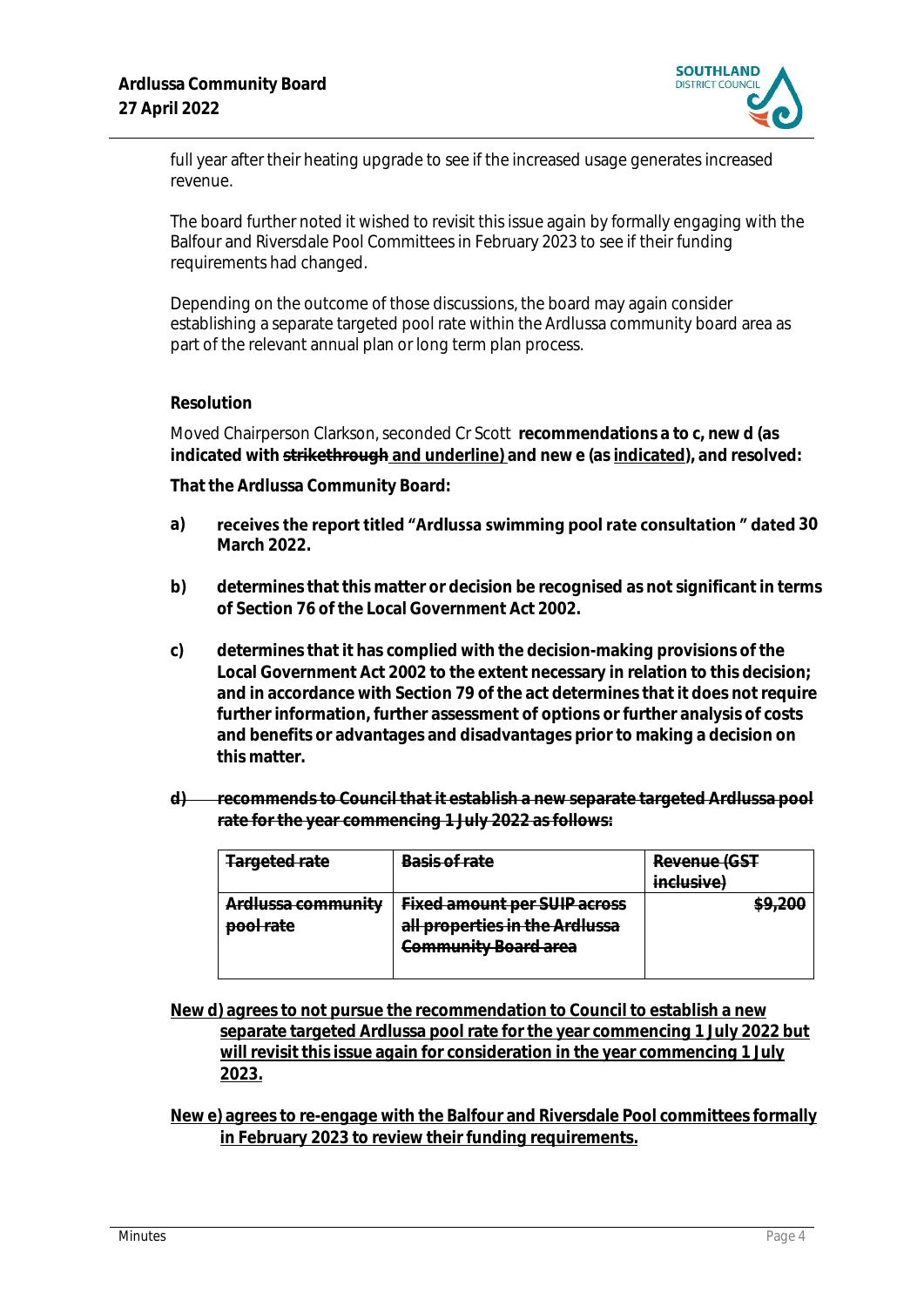

# **7.3 Operational Report for Ardlussa Community Board**

**Record No: R/22/2/5419**

Community partnership leader – Kelly Tagg was in attendance for this item.

Items discussed by the board included the following:

- Council's senior projects manager, Geoff Gray, updated the board on the proposed waste water upgrade project for Riversdale. The board asked if local suppliers would be given the opportunity to price for this work and Mr Gray confirmed they would.
- contract set up costs of \$6,082 for the waikaia mowing contract. It was explained to the board that this was a payment made to The WAIKAIA progress league to assist with costs associated with traffic management qualifications and also some outstanding costs relating to the previous contract.
- discussion around contractor compliance and traffic management plans
- for staff to provide further information in the project section of the operational report so as to also include what the actual year to date costs incurred are - not just the budget figure.

#### **Resolution**

Moved Chairperson Clarkson, seconded Deputy Chairperson Dickson **and resolved:**

**That the Ardlussa Community Board:**

- Receives the report titled "Operational Report for Ardlussa Community Board" **a) dated 20 April 2022.**
- **7.4 Community leadership report**

**Record No: R/22/3/12469**

Community partnership leader - Kelly Tagg presented this report.

Mrs Tagg advised the purpose of this report is to inform the board of the community leadership activities in the area.

Discussion was undertaken by the board on the following topics:

- Local body elections and the "Vote Murihiku" campaign that is being run by all the councils in Southland
- update from Waka Kotahi
- new information boards have been installed in the Balfour cemetery
- meeting days for Council and its committees are being moved to Wednesdays (note; Community Board meeting days are not changing from what is scheduled).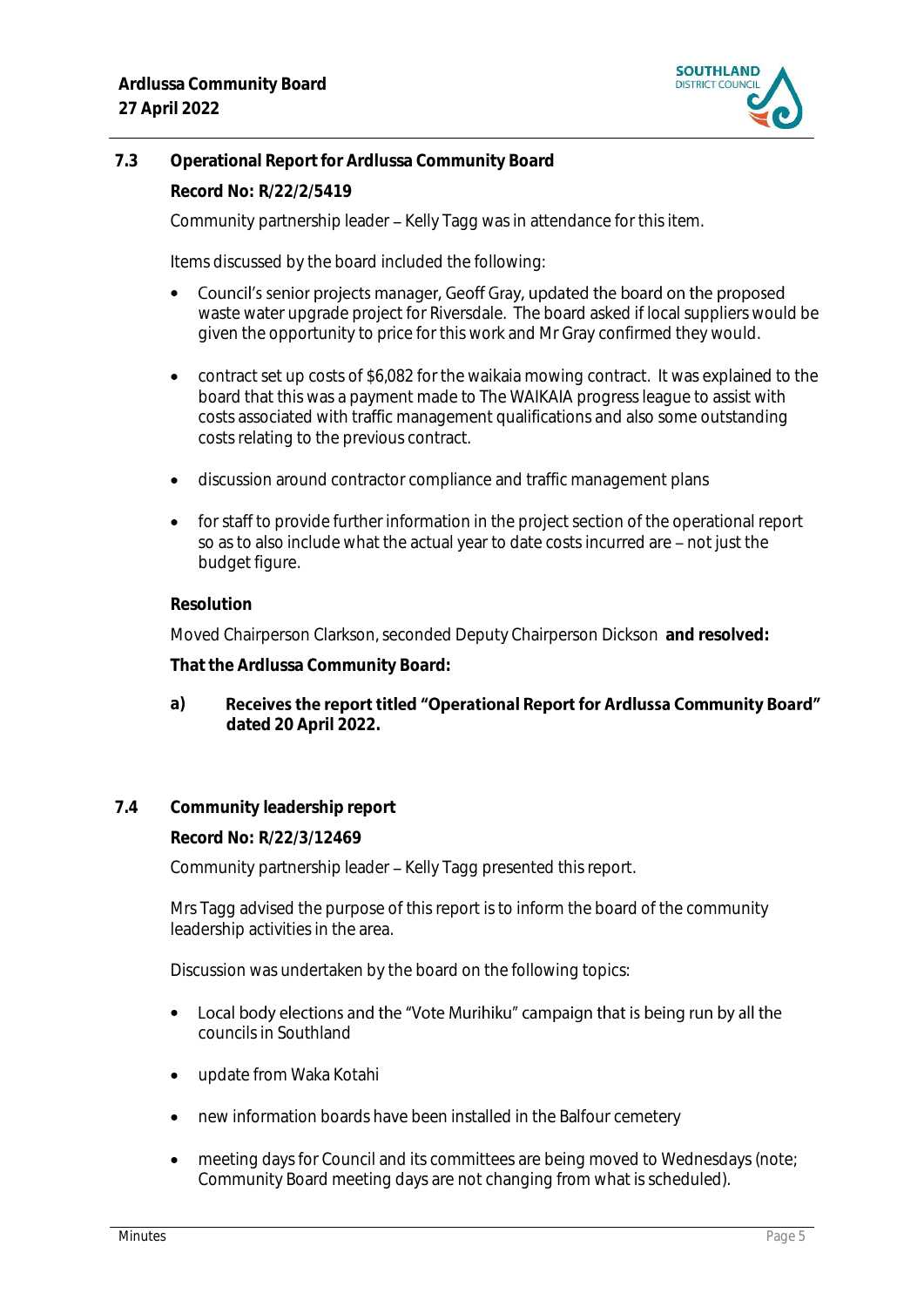

#### **Resolution**

Moved Chairperson Clarkson, seconded Clarke Horrell **and resolved:**

**That the Ardlussa Community Board:**

# a) **receives the report titled "Community leadership report" dated 14 April 2022.**

## **7.5 Council report**

**Record No: R/22/3/12044** Councillor Rob Scott presented this report.

- the board was interested to hear what feedback Council provided for the Future of Local Government Review. It was outlined that Council had given feedback that it couldn't be a "one size fits all" approach
- the success of the recent Waikaia Flyer event a fundraiser for the Waikaia Trails Trust
- the local government funding agency was discussed, and how Council is looking at fund managers, Ethical investments and appropriate risk profiles were also discussed
- there was a discussion on the Just Transitions project and how local communities could have their say and that a regional approach was being undertaken.

## **Resolution**

Moved Cr Scott, seconded Deputy Chairperson Dickson **and resolved:**

**That Ardlussa Community Board:**

## a) **Receives the report titled "Council report" dated 14 April 2022.**

## **7.6 Chairperson's report**

**Record No: R/22/3/10946**

Chairperson Richardson presented his report and updated the board on items/issues with which he has been involved since the board's last meeting.

This included discussion around the Piano Flat camping site and issues with the bridges. The board views this as a very important asset for the community and wants to see the camping ground and walking tracks preserved for future generations.